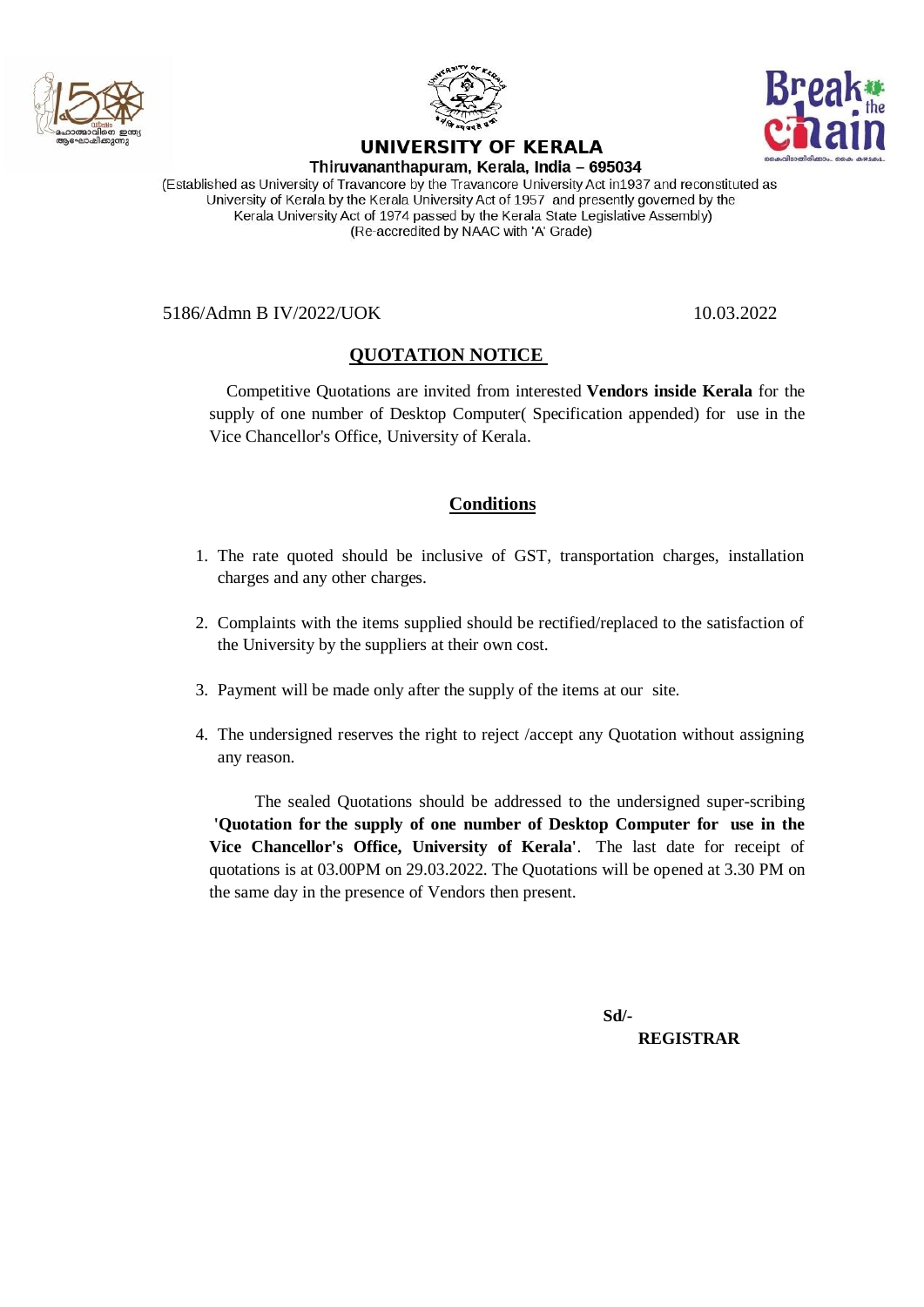## **Specification for a Desktop Computer for use in the Vice-Chancellor's Office**

| <b>Processor Make</b>                                            | <b>Intel</b>                                              |
|------------------------------------------------------------------|-----------------------------------------------------------|
| <b>Processor Generation</b>                                      | 10                                                        |
| <b>Number of Cores per Processor</b>                             | $\overline{\mathbf{4}}$                                   |
| <b>Processor Description</b>                                     | <b>Intel Core i3</b>                                      |
| <b>Graphics Type</b>                                             | <b>Integrated</b>                                         |
| <b>Operating System</b>                                          | <b>Windows 10</b><br>Home                                 |
| <b>Type of RAM</b>                                               | DDR <sub>4</sub>                                          |
| <b>RAM Size (GB)</b>                                             | $\overline{\mathbf{4}}$                                   |
| RAM Expandability up to (using spare<br><b>DIMM Slots in GB)</b> | 16                                                        |
| Type of Drives used to populate the<br><b>Internal Bays</b>      | <b>HDD,SSD</b>                                            |
| Capacity of each HDD (GB)                                        | 1000 @7200 rpm                                            |
| <b>Total HDD Capacity (GB)</b>                                   | 1000                                                      |
| Capacity of each SSD (GB)                                        | 256                                                       |
| <b>Total SSD Capacity (GB)</b>                                   | 256                                                       |
| <b>Type of Ethernet Ports</b>                                    | 10/100/1000 on<br>board Integrated<br><b>Gigabit Port</b> |
| <b>Number of VGA Ports</b>                                       | $\mathbf{1}$                                              |
| <b>Number of HDMI Ports</b>                                      | $\mathbf{1}$                                              |
| <b>LED Backlit Monitor Size</b><br>(INCHES)                      | 19.5                                                      |